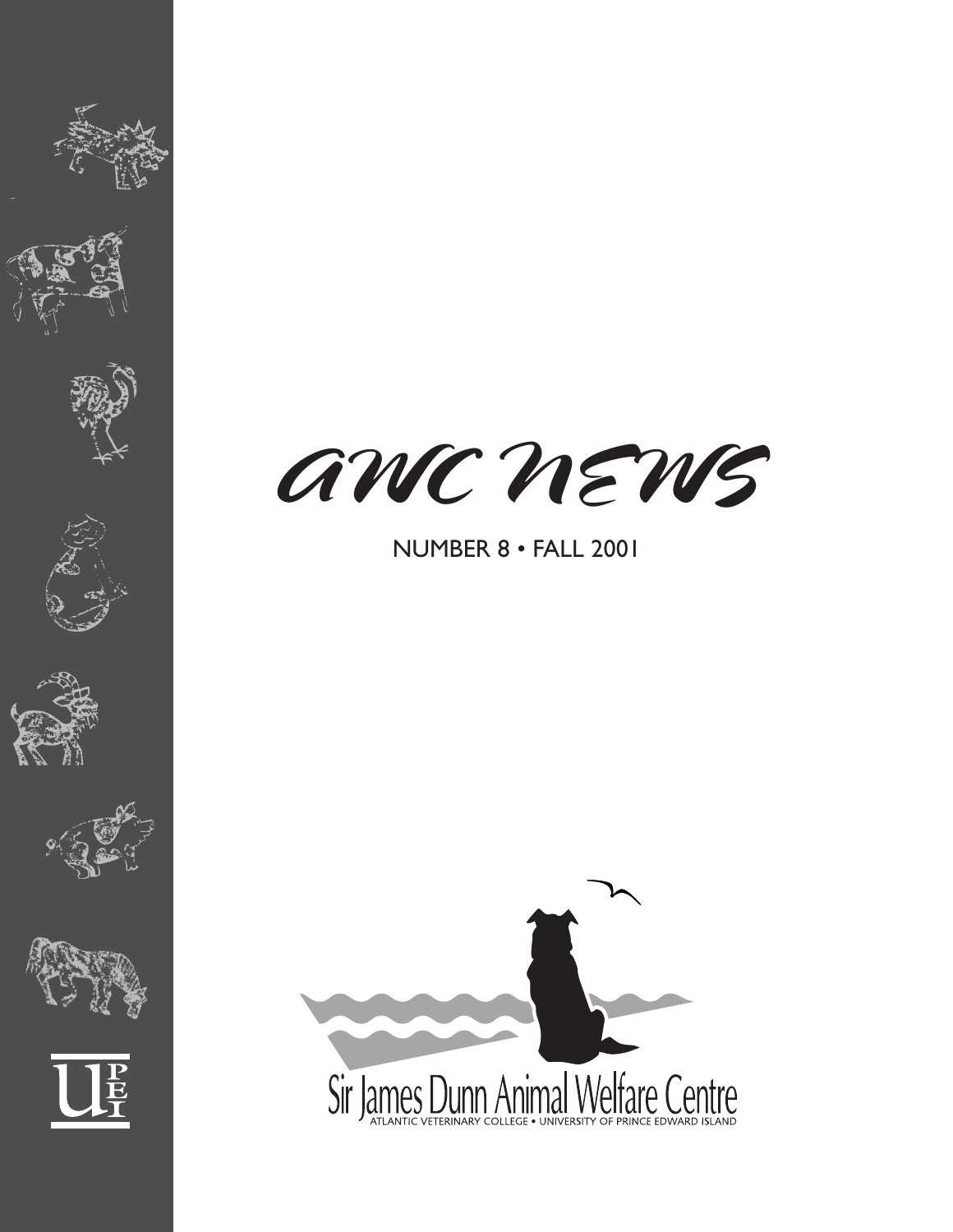

## **From the Coordinator's desk**

This past year has been a productive and exciting one, since the expansion of the Animal Welfare Unit to the Sir James Dunn Animal Welfare Centre (AWC). Highlights include development of the Centre's research programme, the creation of the logo, re-design of the web site, and visits from animal welfare researchers.

The bulk of the Centre's funding supports projects with the potential to provide tangible benefits for companion animals, horses, and wildlife. In this newsletter are reports for 6 projects that have been completed this year. The summer 2001 newsletter, which can be found on the web site, contained descriptions of the 13 newly

funded projects. Also listed on our site are publications and presentations from all AWC projects completed to date.

On the last 2 pages of this newsletter you will find "Other News". Included in this section are tributes to Amy Matchett-Waterhouse, winner of this year's Christofor Award in Animal Welfare, and to Dr. Karen Gibson, a good friend of the Centre. There are also summaries of the animal welfare day at the 2001 World Small Animal Veterinary Congress, and of the recent visit to the Atlantic Veterinary College by animal welfare scientist Dr. Mike Appleby, and an update on federal legislation Bill C-15 B concerning cruelty to animals. Besides sponsoring Dr. Appleby's visit, over the last year the AWC co-sponsored talks here by Dr. Erica Miller, a veterinary specialist in wildlife rehabilitation, and co-hosted, along with the Canadian Veterinary Medical Association, a visit by Dr. Robert Baker, President of the Australian Veterinary Association, Chair of its Animal Welfare Advisory Committee, and Director of ANZCCART (Australian and New Zealand Council for the Care of Animals in Research and Teaching). While at the College, Dr. Baker spoke with faculty and students about animal welfare issues of common interest and how he sees animal welfare being incorporated into veterinary curricula.

A major undertaking this summer was redesign and updating of the web site, and we thank Mary-Beth MacDonald for her able assistance. Please visit our site at www.upei.ca/awc, for information such as projects funded to date, associated publications and presentations, animal welfare resources at the UPEI library, and current news and events at the Centre.

Dr. Alice Crook, Editor AWC NEWS Sir James Dunn Animal Welfare Centre Atlantic Veterinary College University of Prince Edward Island 550 University Avenue Charlottetown, PEI C1A 4P3

Tel: (902) 628-4360 Fax: (902) 566-0958 Email: acrook@upei.ca chewson@upei.ca www.upei.ca/awc

Production & Design: UPEI Audio Visual Services



## **Message from the Research Chair**

The Sir James Dunn Animal Welfare Centre continues to establish its research and educational base. A highlight as I begin my second year with the Centre, is that two MSc students commenced their programmes in the fall. Dr. Janina Wojciechowska is examining quality of life in dogs. We are very pleased to be joined in this by Dr. Gary Patronek, Director of the Tufts Center for Animals and Public Policy, who has a special interest in the area, Dr. Vianne Timmons, UPEI, who is expert on assessment of quality of life in people, and Dr. Norma Guy, clinical behaviourist at the Atlantic Veterinary College and member of the AWC's Management Committee. The quality of life project raises a number of thorny issues of terminology and validity. It is an exciting and necessary

challenge to examine these systematically with the goal of helping veterinarians and owners to answer the question "Is the animal suffering?"

The second student, Julie Christie BSc, is surveying the welfare of non-racing horses in PEI and will use the results to provide an educational leaflet for owners and riders. The study will obtain horse-level welfare data through a random sample of horse owners and will be a first in Canada.

During the summer and fall, I have been surveying veterinarians across Canada, including Quebec, about their use of analgesics (painkillers) in dogs and cats that are undergoing surgery. All the data are in and are being entered, analysed and written up, in collaboration with Dr. Kip Lemke and Dr. Ian Dohoo, both at the Atlantic Veterinary College. The results will be essential to guide continuing education for veterinarians in the important area of peri-operative pain management.

- 1 -

I will update you on all these projects and new activities next year.

Caroline J. Henson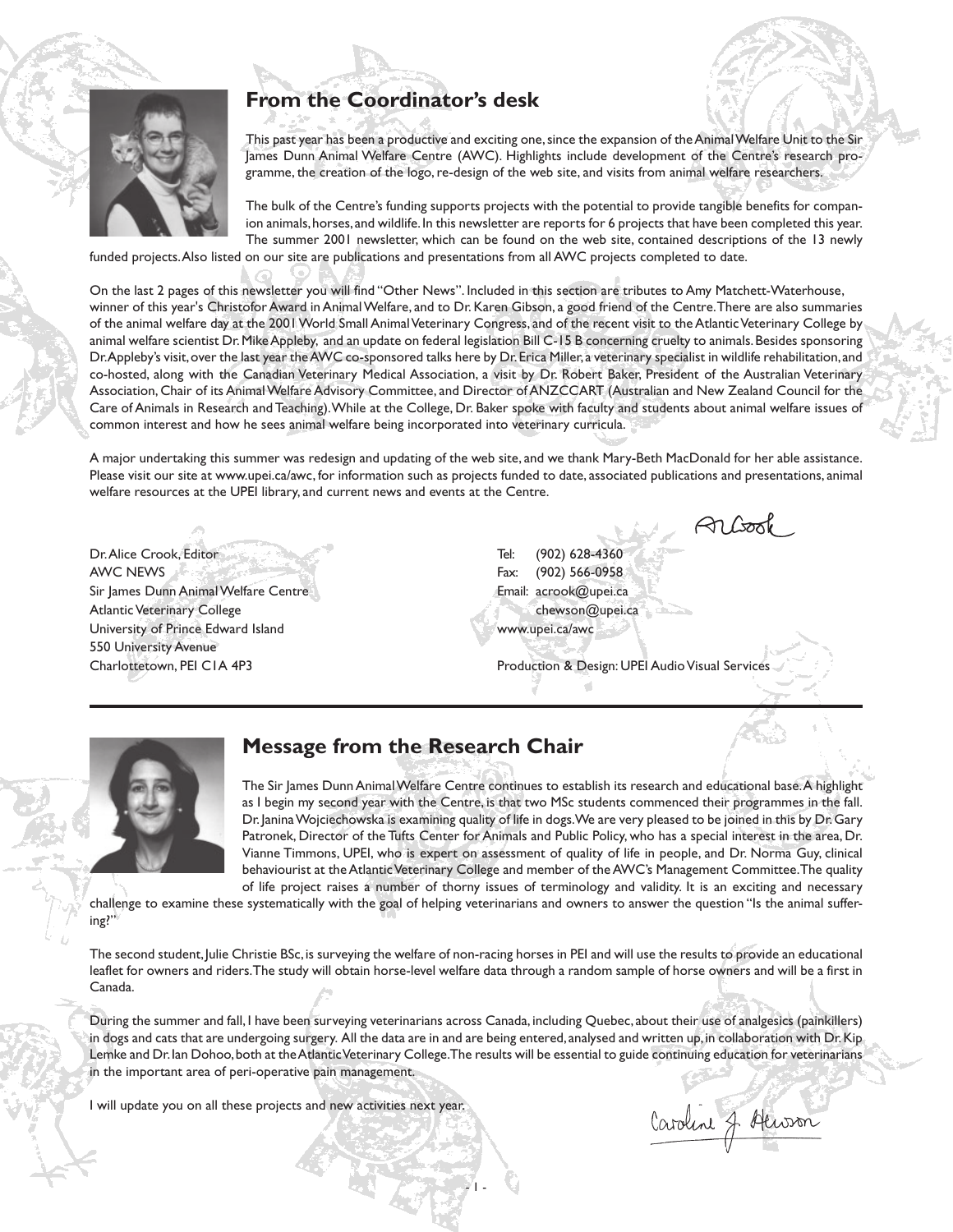

## **COMPLETED PROJECTS - 2001**

Manuscripts for the research projects described below are in various stages of preparation or review. Details of publications will be posted on our web site as they become available.

## *Treatment of immune failure in newborn foals* Drs. J McClure and Jeannine DeLuca

Failure of passive transfer (FPT) is a life-threatening condition in newborn foals. In contrast to human infants (who obtain antibodies from their mothers before birth), foals and other animals are born without immune protection. Foals must stand and nurse to absorb antibodies, which are concentrated in the mare's first milk (colostrum) for the first 18 to 24 hours of life. The condition when something goes wrong with this sequence of events is called "failure of passive transfer." Foals with FPT are prone to infections and often die.

Affected foals are treated by administering antibodies in a substance such as equine serum or plasma. The purpose of this project was to evaluate two treatments presently available, to determine which is more effective. The specific objectives were to:

- 1) Evaluate the concentration of antibodies (IgG) in foals with FPT before and after administration of Seramune (serum) or Polymune-Plus (plasma).
- 2) Test for the presence of IgG to tetanus toxoid and equine influenza virus.
- 3) Monitor foals for occurrence of disease and death until 12 weeks of age.

Over the course of the project, 51 foals were treated for failure of passive transfer, with 25 foals in the plasma treatment group and 21 foals in the Seramune group. Based on the concentrations of IgG determined in the foals, and the titers measured (objective 2), plasma appears to maintain a higher IgG serum concentration following transfusion than is found with Seramune. Data analysis revealed that this difference was primarily due to the total amount of IgG present in each unit (or dose) of transfusion product, with a unit of plasma containing almost twice the IgG of a unit of Seramune. This reduces the reported cost benefit of the serum product, which is less expensive than plasma.

### **Results**

- There have been four major benefits from this project to date: 1. 51 foals were diagnosed and treated for failure of passive transfer. Normally, many of these foals would not have been treated due to financial constraints.
- 2. Physical examination and the free diagnostic test identified five foals with a high risk for serious infection. The owners were informed so that early treatment could take place.
- 3. On follow up examinations, two foals were diagnosed with subclinical *Rhodococcus* pneumonia. Treatment was begun early in the disease, and was therefore successful.
- 4. During this study, numerous screening tests for failure of passive transfer were evaluated, and were found to vary widely in their effectiveness. These discrepancies formed the basis for a proposal that was funded in the 2000 AWC competition.

It was determined through this research project that plasma treated foals had a greater increase in post-transfusion IgG concentrations compared to foals treated with Seramune. This information will aid equine practitioners in their decision as to which product to use when faced with FPT in foals. Strengths and limitations of each product were identified. Information is being disseminated as follows:

- Abstract presentation at the Atlantic Veterinary College Fall Conference, October 2001, Charlottetown
- JL DeLuca, JT McClure, DP Lunn, and J Miller Evaluation of IgG concentration in foals with failure of passive transfer after administration of intravenous serum or plasma Presentation and conference proceedings for the 47th Annual American Association of Equine Practitioners (AAEP) Convention, November 2001, San Diego, CA • JT McClure, JL DeLuca, DP Lunn, and J Miller Evaluation of IgG concentration and function in foals with complete or partial failure of passive transfer after administration of intravenous serum or plasma Equine Veterinary Journal (EVJ), for publication November 2001. This is a special EVJ issue focusing on equine immunology.

#### *A model for bone healing in the horse* Drs. Laurie McDuffee and Gail Anderson

Long bone fractures in horses are among the most challenging conditions for veterinarians to treat. Some of the problems are the use of techniques designed for human bones, and poor bone healing capabilities in horses. Unfortunately in many cases there is no treatment possible and many, in fact most, horses with broken legs must be euthanized.

The overall objective of this research program was to develop an *in vitro* (tissue culture) model for equine bone healing research, through harvesting bones and bone cells from horses that were euthanized for unrelated reasons. Knowledge gained from the *in vitro* model will be incorporated into tissue engineering techniques for advancement in fracture healing. Ultimately, this research is expected to lead to methods of enhancement of bone healing for use in fracture repair, and for use in bone replacement in defects of developmental bone disease in horses as well as humans. The initial project, development of an *in vitro* equine bone healing model, is expected to lead to a large number of *in vitro* studies on equine bone healing, some of which have already begun.

The specific objectives of the initial project were:

- To determine the quantity and quality of equine osteoblasts (young active bone cells) that can be harvested from different types of bone specimens using *in vitro* culturing methods previously determined for bone cells of other species;
- 2. To determine the variation in osteoblast populations of various age of donors;
- 3. To determine the variation in osteoblast populations of various donor sites; and
- 4. To determine the optimum donor age and site for an *in vitro* equine bone healing model.

### **Results**

Through this study it has been determined that equine bone cells can be obtained from a variety of sites in horses ranging from 5 days to 20 years of age, using methods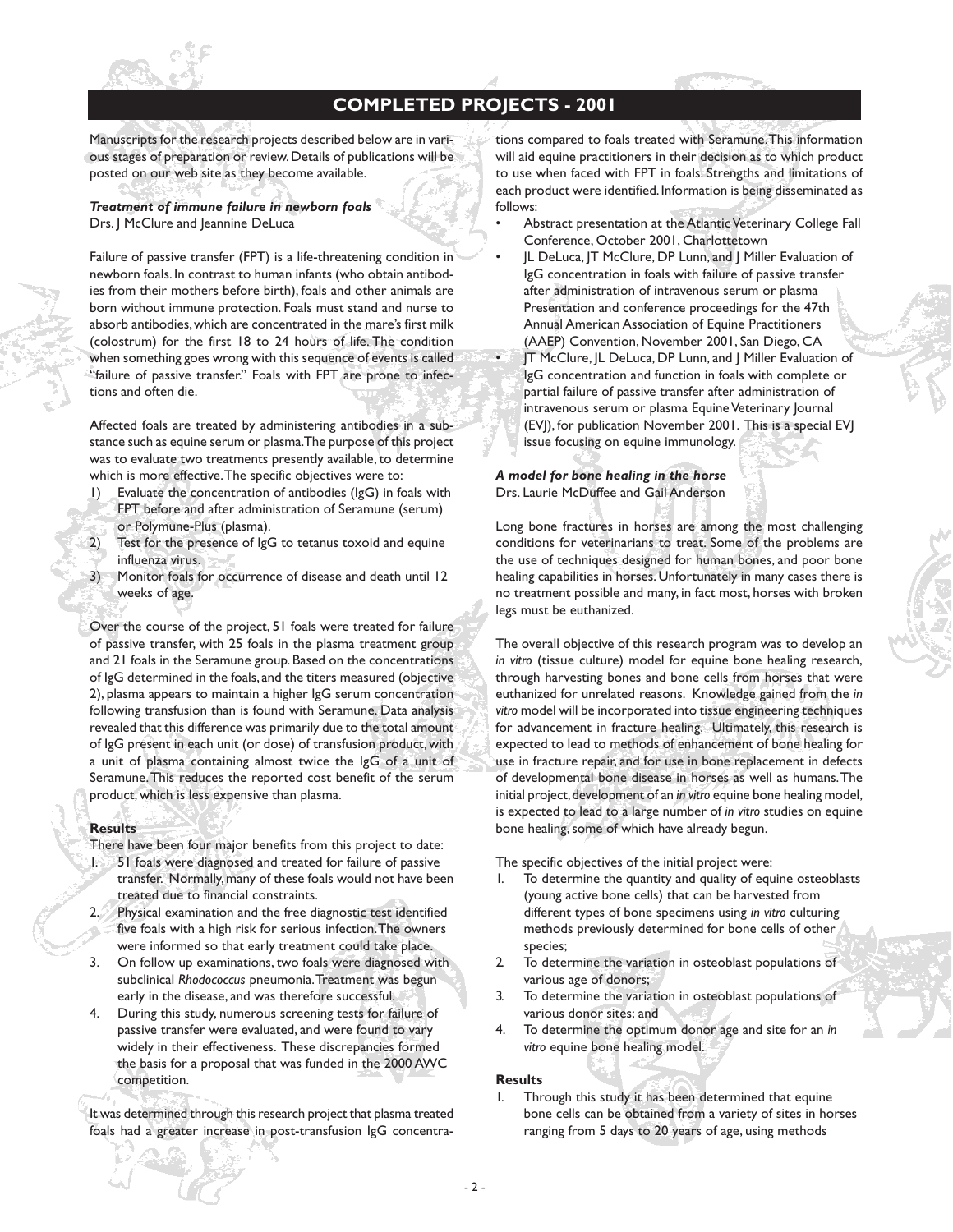similar to those used for culturing bone-producing (osteogenic) cells from other species. It was determined that equine osteogenic cells behave similarly to those of other species and have the ability to produce bone nodules *in vitro*. Some methods and time frames which yield optimum results with osteoblast culturing specific to horses have been determined.

Subjectively it did not appear that age was a factor; however higher numbers of horses from each age group (newborn, immature, mature, geriatric) would be required to obtain statistical results with age as a factor. Robust equine bone cell cultures were obtained from horses of all ages including older or geriatric horses. This is important because most horses donated for euthanasia and post mortem research are geriatric animals, and it is difficult to obtain bone specimens from younger animals. The ability to use aged horse bone specimens to obtain bone cells will allow this type of research to proceed much more readily.

There was a significant difference in osteoblast populations from various bony sites. When comparing all sites individually, tibial cortical bone had the highest mean number of bone nodules, which are a measure of potential for bony growth.

The optimum site for obtaining bone that would consistently and readily provide equine robust osteogenic cells for use in further *in vitro* equine bone healing studies, would include cortical bone from the tibia, third metacarpal bone, or radius. Optimum age was not determined; however it was noted that geriatric horses provide sufficient numbers of osteogenic cells and are suitable donors of equine osteogenic cells.

The research has been presented in abstract form at the following meetings.

- LA McDuffee *In vitro* heterogeneity of osteoprogenitor cell numbers in populations from various equine skeletal sites 35th Annual Meeting, Canadian Orthopedic Research Association, London, Ontario, June 2001
	- LA McDuffee Heterogeneity of osteogenic potential of equine osteoblast populations *in vitro* 27th AnnualConference, Veterinary Orthopedic Society, Val d'Isère, France, March 2000
	- LA McDuffee *In vitro* heterogeneity of osteoprogenitor cell numbers in populations from various equine skeletal sites 36th Annual Scientific Meeting, American College of Veterinary Surgeons, Chicago, Illinois, October 2001

The abstracts are published in the Journal of Bone and Joint Surgery, Veterinary and Comparative Orthopedics and Traumatology, and Veterinary Surgery, respectively.

#### **Summary**

To the authors' knowledge, this project is the first report of equine bone cell culturing *in vitro*. This study, which established materials and methods for equine bone cell culturing to be used as an *in vitro* model of equine bone healing, is the first step in determining new treatments that will enhance bone healing in horses with fractures. The use of substances such as growth factors and the use of reimplanted autogenous (from the horse itself) expanded bone cells can be investigated using this bone healing model. These types of treatments and tissue engineering may be the key to improving the outlook for equine fracture patients in the future.

It is expected that this initial project will lead to a large number of *in vitro* studies on equine bone healing. The authors have several "offshoot" studies underway, which have already provided information that is immediately useful to equine surgeons or shows promise to be clinically useful in the near future. One such study has determined the best site for obtaining autogenous bone grafts with high numbers of robust bone producing cells. Another study is using the model to investigate growth factors for use in stimulating healing. A third study is investigating the periosteum (tissue that lies on the bone) as a source of bone-producing cells. These types of investigations, using the *in vitro* equine bone healing model, provide important information that will contribute to improved clinical treatments of long bone fracture healing and infectious bone disease (osteomyelitis) while minimizing the need to conduct research in horses themselves.

## *Anaesthetic management and complications in draft horses* Drs. Chris Riley, Dean Riedesel, Ian Dohoo, and Shanna Clinch

Emergencies and complications may occur during anaesthesia and are of particular concern in horses, where a death rate of 1.6% has been reported (compared to 0.15% in dogs and cats). Anatomic and physiologic differences between draft horses and the light horse breeds have been demonstrated. These have resulted in a perception by some of greater sensitivity to the sedative and undesirable side effects of commonly used pre-anaesthetic drugs such as xylazine. The large size of draft horses also poses some practical problems. Due to the physical limitations of trying to restrain and assist such large horses (often over 1000kg) the risk of injury to the horse or people during anaesthetic induction is great. Therefore the selection of the best protocol is essential for producing a smooth induction and recovery.

Keeping draft horses anaesthetized also poses difficult challenges. The large body weight and lung capacity of these animals limits the types of drugs that can be used, and these breeds are thought to be at greater risk of developing serious anaesthetic related complications such as tying-up (muscle damage). Despite these concerns, there have been no controlled studies examining and comparing anaesthetic drugs and protocols, or rates of complications between draft and light horses. The only report specifically on draft horses was an uncontrolled retrospective study of 17 horses published 20 years ago - 1 horse died of severe muscle disease, and 13 had an anaesthetic related problem.

The aim of the current study was to accurately evaluate the anaesthetic management and risks of anaesthetic associated complications in the draft horse. This project was conducted as a casecontrolled retrospective study of clinical case records. Cases consisted of draft and light horses presented for general anaesthesia between 1991 and 1998.

#### **Results**

A total of 371 anaesthetic records were examined: 124 for draft and 247 for light horses.

*Pre-anaesthetic physical and clinicopathologic variables.* There were no significant differences in mean age, heart rate, respiratory rate, the occurrence of abnormal capillary refill time, or total white cell count between draft and light horse breeds. However there were

- 3 -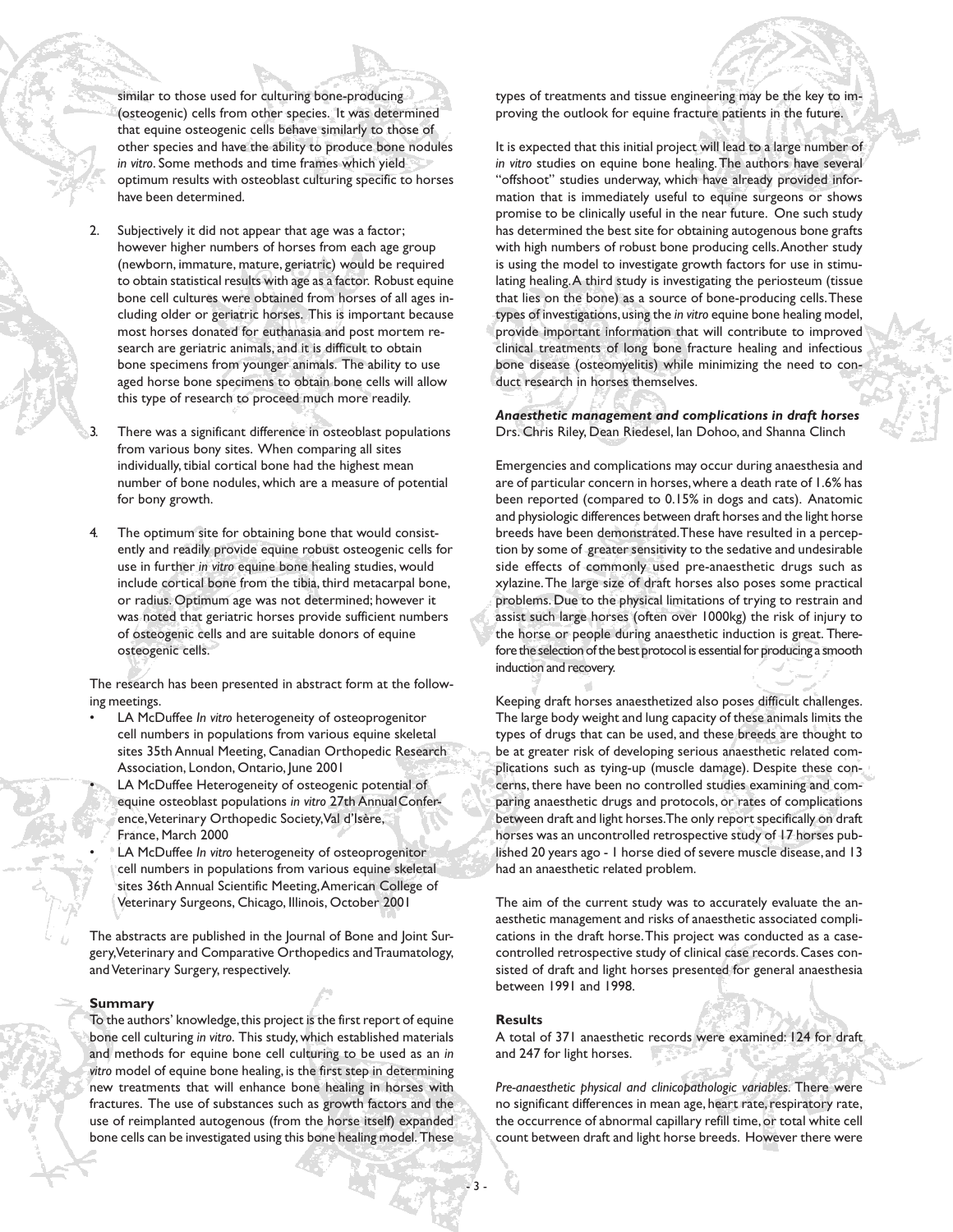

significant differences in mean body weight, rectal temperature, packed cell volume, red cell concentration (PCV) and serum total protein concentration.

*Anaesthetic related drug dosages.* There were significant differences between heavy and light horses in the mean dosages of some anaesthetic drugs used before and during surgery. The mean average and maximum concentrations of inspired halothane were significantly higher for draft than light horses. Heavy horses received significantly less intra-operative intravenous fluids than were administered for anaesthetic maintenance of light horses.

*Anaesthetic parameters.* Mean anaesthetic duration, time to extubation and recovery to the standing position were not significantly different between heavy and light horses.

*Anaesthetic related complications.* Induction complications were not reported for either group of horses. The rate of occurrence of several specific intra-operative complications did not differ significantly between the light and draft breeds. However the average mean arterial blood pressure was greater in draft horses, and the mean arterial partial pressure of oxygen was significantly lower in draft than light breeds. Draft horses were at a greater relative risk of poor ventilation (hypoventilation) than light horses.

#### **Summary**

There are many findings in this study that will be directly useful for equine practitioners. In cases where body temperature is used as a means of anaesthetic monitoring, the results of this study indicate that a lower mean temperature in draft horses should be expected. The lower serum total protein concentration observed in draft horses has implications in the administration of proteinbound drugs such as barbiturates, in that there may be more profound sedative or anaesthetic effects in draft horses despite the administration of the same dose per kilogram as that used in light horses. The decrease in packed cell volume and red cell concentration, (PCV) and increased risk of hypoventilation observed in draft horses may be causative factors leading to the observed lower mean arterial partial pressure of oxygen. The inadequate fluid administration rate to draft horses in this study (mean 6.6 ml/kg/hr; 10 ml/kg/hr is recommended and was approached in the light horses) may have further influenced the mean arterial partial pressure of oxygen. The greater mean arterial blood pressure and the more frequent and higher requirement for intra-operative ketamine administration suggest problems in achieving and maintaining a surgical plane of anaesthesia. This may result in poor pain control and an increased risk of heart arrhythmias developing. It is possible that the greater requirement for inhaled anaesthetic gas, due to the high weight of these animals, may exceed the flow rates capable of being generated by standard vaporizers. Further research in this area is warranted to ensure these animals are being anaesthetized deeply enough.

This is the first controlled retrospective study of anaesthesia and anaesthetic complications in the draft horse. The results have addressed some previously held misconceptions concerning xylazine use in draft horses. However, new concerns regarding the safe maintenance of a surgical plane of anaesthesia and therefore pain perception have been identified. Investigation into vaporizers that can address this problem will reduce surgically related pain during anaesthesia. The identification of factors that affect tissue blood flow and oxygenation will make a significant contribution to preventing the clinical problems that have been observed in draft horses at the Atlantic Veterinary College and Iowa State University (ie. post-anaesthetic muscle damage and respiratory distress), and have been alluded to in the literature. It is hoped that the discussion and application of these findings will contribute significantly to decreasing mortality and morbidity in draft horses undergoing procedures requiring general anaesthesia. The results of this study were presented at the Atlantic Veterinary College Fall Conference in October 2001 ("General Anaesthesia in Draft Horses"), and will be submitted for presentation at the meeting of the American College of Veterinary Anesthesiologists in 2002.



Black shire undergoing throat surgery.

*Wildlife rehabilitation (including orphaned wildlife)* Drs. Hans Gelens, Caroline Runyon, and Pierre-Yves Daoust

The objectives of this project were:

- 1. To maintain and improve the level of care provided to injured and orphaned wildlife brought to the Atlantic Veterinary College Teaching Hospital. This includes nursing care, medical management, and special procedures such as diagnostic tests, X-rays, and bandage/casting material. Humane euthanasia is sometimes the best option for some of these animals.
- 2. To encourage continued and expanded student participation. Students at the College as well as pre-veterinary students receive 'hands on' wildlife interaction through participation in this project.

Both these objectives were met over the last year. Injured and orphaned birds were especially well represented as patients. A new registration system was started this year to individually track all wildlife admissions. Among those cared for in 2000 were 12 robins, 4 sparrows, 8 starlings, 13 crows, 18 pigeons, 4 squirrels, 8 rabbits, 1 weasel, and 4 raccoons. Although there was some mortality, especially in the orphaned small songbirds, those animals that survived were successfully released back into the wild.

The many students involved in the care and rehabilitation of these animals have become knowledgeable and comfortable in dealing with wildlife as a result of their experiences. Cooperation has been increased and streamlined with existing wildlife rehabilitation centres, to the benefit of all concerned. Contacts with local wildlife rehabilitators have intensified. Members of the public who bring in these animals express appreciation that there is somewhere to bring injured or abandoned wildlife, and know that they will receive appropriate care, even if that may be humane euthanasia.

Funding has been renewed for this project this year, to provide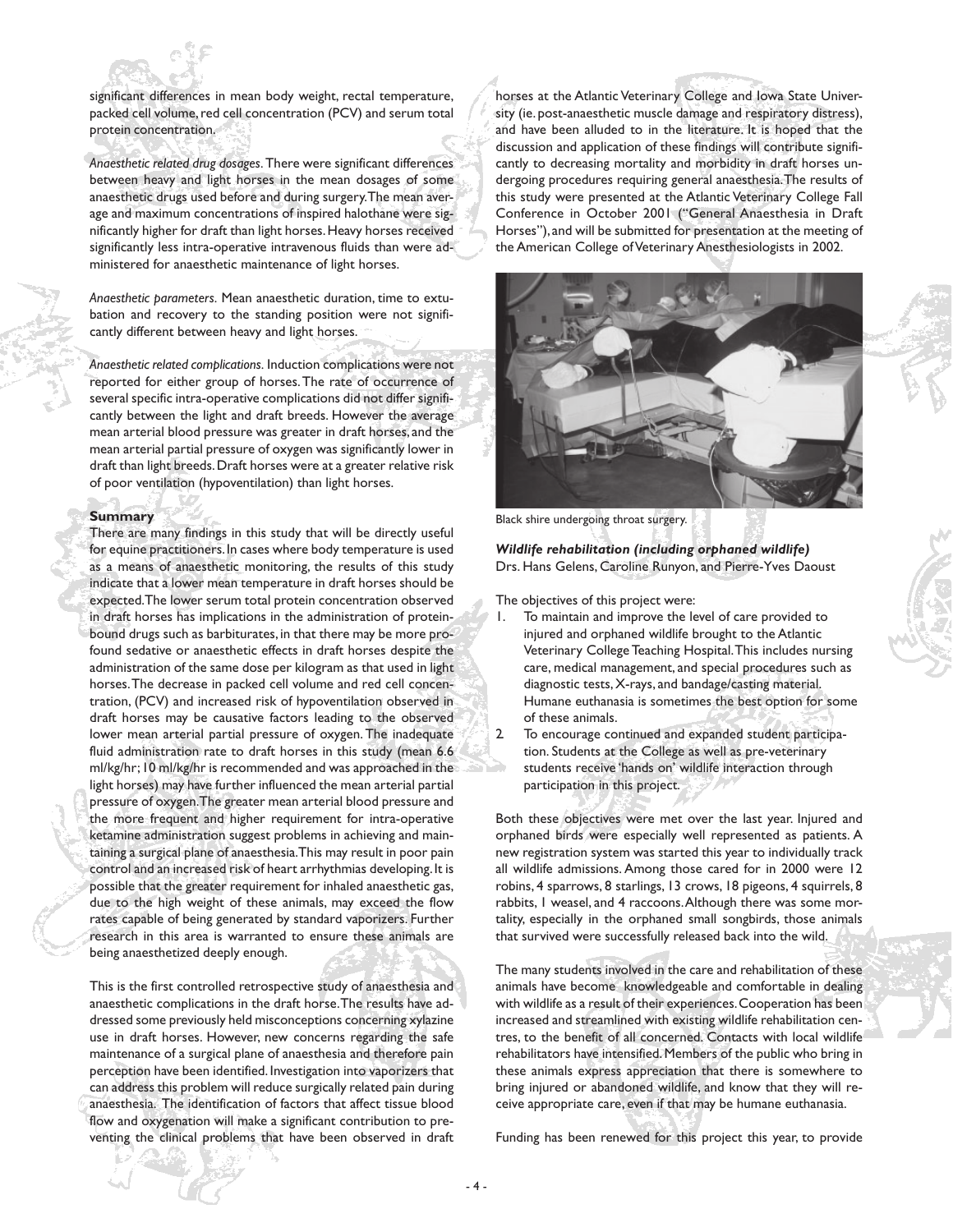continued quality veterinary care for orphaned and injured wildlife and to help educate future veterinarians in these areas. One new initiative is to create a brochure for the public to explain the care provided to these animals.



Immature robin feeding.

*Lung disease in the horse - a role for P. carinii?* Drs. Barb Horney and Lisa Miller

*Pneumocystis carinii* is an organism found in the lung, which can cause pneumonia in immunosuppressed people such as those with AIDS or those undergoing chemotherapy. The same appears to be true for other animal species, including dogs, horse, and pigs. It has not been established how (or even whether) this organism is important in lung disease in horses that are not immunosuppressed.

The original objectives of this pilot study were:

- 1. To develop an immunologic test for *P. carinii* to be used in horses, and
- 2. To perform a survey of equine lung samples (cells and tissue sections) submitted through the Atlantic Veterinary College diagnostic laboratory for routine post mortem, and to stain these tissues for evidence of *P. carinii* infection to gain information on the prevalence of this organism.

#### **Results**

Histologic sections of lung from pigs, humans and horses with *Pneumocystis* pneumonia were obtained to use as positive control material. Two commercial monoclonal antibodies that are available for detection of human *Pneumocystis* have been tested with these reagents. Modifications used in the processing and staining procedures with one of the commercial antibodies have resulted in definable staining of histologic sections of equine lung infected with a large number of *Pneumocystis* organisms. This method was also found to result in positive staining of human and porcine positive control tissue sections. This method has proved successful in identifying low numbers of *Pneumocystis* organisms on sections of lung from a local (PEI) horse.

Insufficient cellular samples were submitted to the diagnostic laboratory service to evaluate this immunologic stain for this type of sample.

Tissue lung sections from 19 horses submitted for post-mortem in 1998 and 1999 were processed by two different staining methods, including our modified immunologic stain, to look for *Pneumocystis carinii*. Immunologic staining was found to be much more specific, but the presence of some background staining by

both methods interfered to some degree with identification of small numbers of organisms. This limits the sensitivity of the stains for identification of the presence of low grade *Pneumocystis* infection.

#### **Future work to pursue:**

Further refinement of the staining process to increase the sensitivity and decrease the background will be attempted. Lung sections from equine cases submitted for post mortem in years prior to 1998 will be examined and included in the data.

Investigators at the Equine Research Centre and the Ontario Veterinary College in Guelph, Ontario have been contacted and one has confirmed that he has seen similar cases of mature horses with identifiable *Pneumocystis* organisms in cellular airway samples. This is very interesting because, to the authors' knowledge, this is not a reported/published finding in studies of such samples in horses. Collaboration in this area of mutual interest and concern will continue.

## *Earlier diagnosis of chronic liver disease in dogs (pilot study)* Drs. Carmen Fuentealba, Karen Gibson and Bianca Esparza

Chronic liver disease is diagnosed with increasing frequency in dogs. The end-result is significant scarring of liver tissue, commonly known as cirrhosis. Usually by the time the dog is noticeably ill, over 70 per cent of the liver is damaged and treatment options are limited. However early liver damage can be reversed, so any improvement in the ability to detect changes sooner would improve the chances of successful treatment.

There is a natural substance called Hepatocyte Growth Factor (HGF) that is elevated in human patients with chronic liver disease, and may reduce the extent of associated liver damage. This study was funded as a pilot project, to carry out some preliminary investigation of techniques to detect HGF in liver tissue samples and in blood samples from dogs with known liver disease. The investigators also successfully implemented a technique to detect catastrophic cell damage (apoptosis) in liver tissue. Dr. Fuentealba intends to continue this work by using these techniques to examine liver tissue, and correlate the damage seen at the cellular level with illness in affected dogs. The ultimate goal is to use these procedures routinely to improve the ability of veterinarians to diagnose and treat canine liver disease sooner.



2001 Atlantic Veterinary College Open House—Animal Welfare Centre Display

- 5 -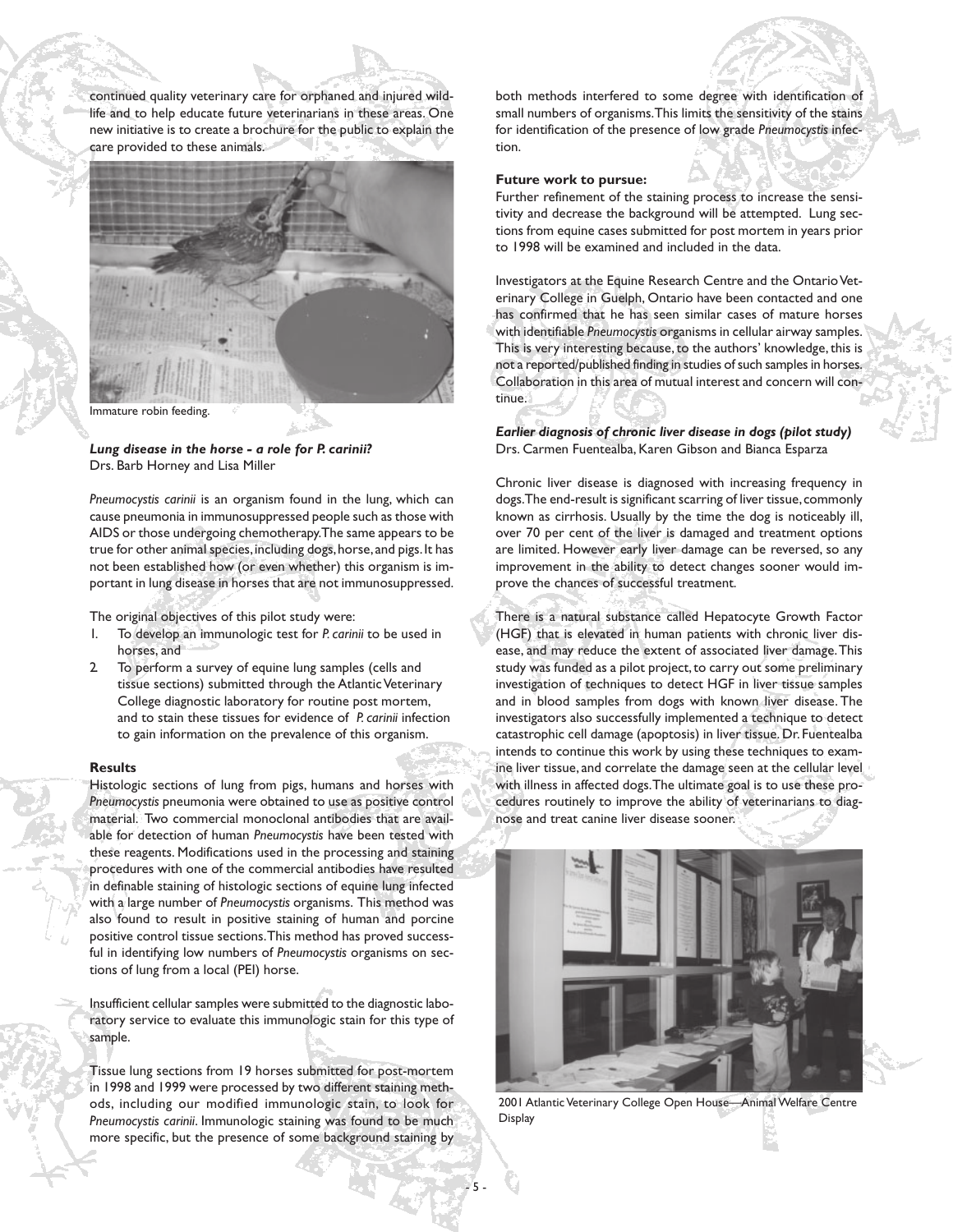

## **OTHER NEWS**

#### **Dr. Mike Appleby**

Dr. Mike Appleby (Vice-President for Farm Animals and Sustainable Agriculture, Humane Society of the United States) was the keynote speaker at the Atlantic Veterinary College's Fall Conference, October 12-14, 2001. Dr. Appleby is one of the world's leading animal welfare scientists. His research on the welfare of pregnant sows and of hens in cages, made an important contribution to recent changes in European Union legislation for these species.

While at AVC, Dr. Appleby gave 3 talks. He spoke in an interactive session to a full hall of veterinary students on the subject "Are Vets Good for Animal Welfare?", Dr. Appleby was pleased that the students recognise that welfare involves more than health and disease. He pointed out the conflicts of interest that veterinarians face in practice, in trying to balance the animal's interests, the owner's interests and the veterinarian's own interests.

Later that day, Dr. Appleby gave a public lecture on the subject of his book "What Should We Do About Animal Welfare?" His short answer to this question was "More", but he provided a balanced overview of the scientific, ethical and practical challenges in trying to improve the welfare of both domestic and wild animals. The lecture was well attended and generated some interesting discussion. The audience included representatives from the humane movement, from farming (including students from the Nova Scotia Agricultural College who had chartered a bus for the 4-hour trip) and from the general public.

Next day, Dr. Appleby participated in a meeting of the Canadian Farm Animal Care Trust, and then addressed Fall Conference delegates on "What Science Is Telling Us About Animal Welfare." He noted that representative studies on the welfare of farm animals are relatively easy to conduct because, within each farm, there are quite large numbers of animals kept under similar conditions. He mentioned the need for more representative research on companion animal welfare, and recognized that such research may be more difficult because of the many breeds of companion animal, with individuals and small groups kept under more or less different conditions from each other. He suggested that police dogs and guide dogs may be useful populations to study because they are kept under more consistent conditions.

While at AVC, Dr. Appleby gave several media interviews. The AWC was very pleased to sponsor his visit and we plan to hold similar events in the future. Keep an eye on the web site (www.upei.ca/ awc) for news of these.

#### **C-15 B update**

As reported in our summer newsletter, amendments to the Canadian Criminal Code are before Parliament that, if passed, will provide important new protection for animals in Canada. The Bill has passed second reading and is now in hearings before the Standing Committee on Justice and Human Rights, which is expected to report back to the House of Commons by November 30. As Chair of the Animal Welfare Committee of the Canadian Veterinary Medical Association, Dr. Crook presented the CVMA brief in support of the Bill to the Standing Committee on October 31, together with the Association's President, Dr. Michael Barr.

Further information about C-15 B, including updates from Parliament, is posted on the AWC web site, in the News! Section.

### **Christofor Award in Animal Welfare**



Christofor Award recipient Amy Matchett-Waterhouse and presenter Dr. Alice Crook

Fourth year student Amy Matchett-Waterhouse is the recipient of this year's award, presented in October at the Atlantic Veterinary College Awards ceremony. During her years at the College, Amy has been actively involved in several programmes to improve the wellbeing of animals kept at the College for teaching. In her second year, she organized student volunteers to provide additional walking for the beagles, and grooming of the horses and cows. Later she initiated a programme to prepare former teaching beagles for adoption, and to find suitable homes for them. Many caring student volunteers were involved in the preparation of the beagles, which included aspects such as housetraining, socialization, and accustoming the dogs to car rides. The Atlantic Veterinary College is the first Canadian veterinary college to develop such a programme.

Recognized by her classmates as a leader for her concern for animal welfare issues, Amy has also been involved in caring for feral cats in Charlottetown, and in efforts to improve conditions for animals in circuses. The AWC congratulates Amy on her receipt of the Christofor Award.

### **Dr. Karen Gibson leaves the Atlantic Veterinary College** After 12 years in small animal surgery at the Atlantic Veterinary College, Dr. Karen Gibson has left the College to join a referral practice in New England. The AWC is pleased to take this opportunity to celebrate her initiatives to benefit companion animals and her contributions to the Centre since it was established in 1994.

Dr. Gibson had several projects funded through the Centre, the most prominent of which is the *Medical and surgical care of homeless dogs and cats*. Through this programme, dogs and cats from regional animal shelters are brought to the Atlantic Veterinary College for neutering by students and interns, and then returned to the shelters for adoption. In addition, in cooperation with the PEI Humane Society, dogs and cats requiring veterinary care for illness or injury are treated at the College's Teaching Hospital on both an emergency and routine basis. The majority of animals are treated and placed in adoptive homes; an animal may be euthanised if injury or disease is severe. Over 1700 animals have received care through this programme over the last 7 years.